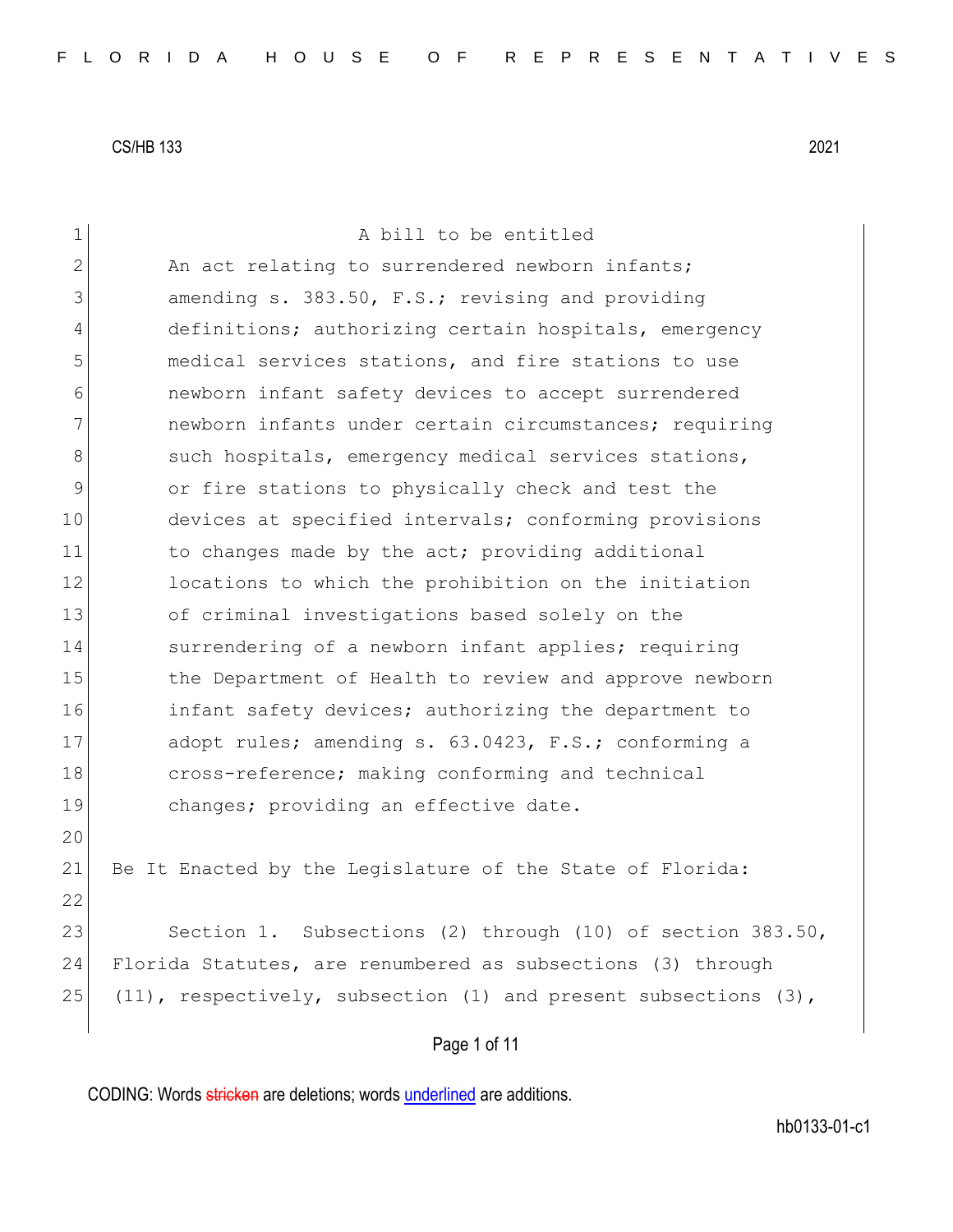| 26 | (5), and (10) of that section are amended, and new subsections              |
|----|-----------------------------------------------------------------------------|
| 27 | (2) and (12) are added to that section, to read:                            |
| 28 | 383.50 Treatment of surrendered newborn infant.-                            |
| 29 | As used in this section, the term:<br>(1)                                   |
| 30 | (a) "Department" means the Department of Health.                            |
| 31 | "Newborn infant" means a child who a licensed<br>(b)                        |
| 32 | physician reasonably believes is approximately 30 $\frac{1}{7}$ days old or |
| 33 | younger at the time the child is left at a hospital, an                     |
| 34 | emergency medical services station, or a fire station.                      |
| 35 | "Newborn infant safety device" means a device approved<br>(C)               |
| 36 | by the department under subsection (2) which is installed in an             |
| 37 | exterior wall of a hospital, an emergency medical services                  |
| 38 | station, or a fire station and which has an exterior point of               |
| 39 | access that allows an individual to place a newborn infant                  |
| 40 | inside and an interior point of access that allows individuals              |
| 41 | inside the building to safely retrieve the newborn infant.                  |
| 42 | (2) (a) A hospital, an emergency medical services station,                  |
| 43 | or a fire station that is staffed 24 hours per day may use a                |
| 44 | newborn infant safety device to accept surrendered newborn                  |
| 45 | infants under this section if the device is:                                |
| 46 | 1. Physically part of the hospital, emergency medical                       |
| 47 | services station, or fire station;                                          |
| 48 | Temperature-controlled and ventilated for the safety of<br>2.               |
| 49 | newborns;                                                                   |
|    |                                                                             |

Page 2 of 11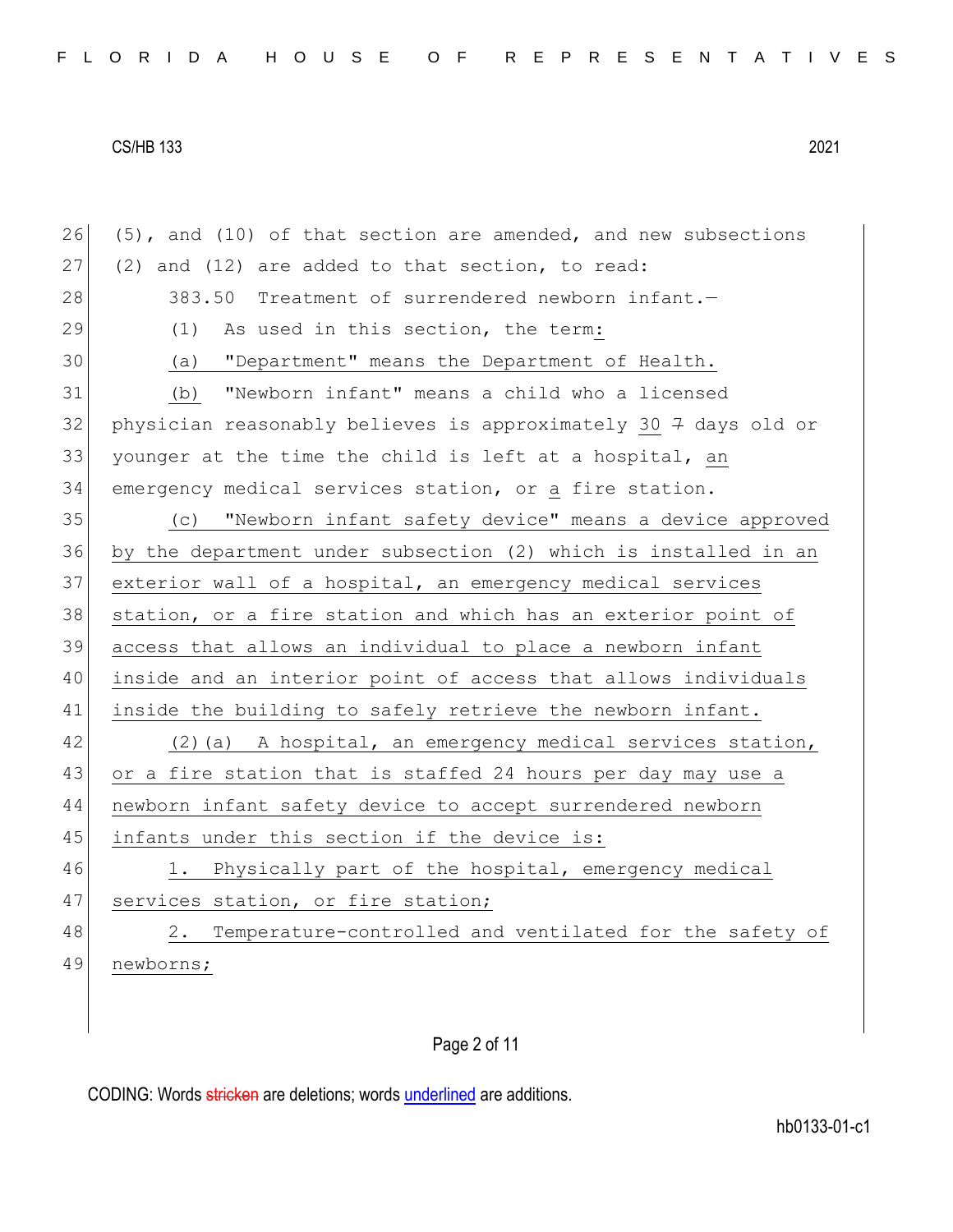| 50 | 3. Equipped with an alarm system connected to the physical       |
|----|------------------------------------------------------------------|
| 51 | location of the device which automatically triggers an alarm     |
| 52 | inside the building when a newborn infant is placed in the       |
| 53 | device;                                                          |
| 54 | Equipped with a surveillance system that allows<br>4.            |
| 55 | employees of the hospital, emergency medical services station,   |
| 56 | or fire station to monitor the inside of the device 24 hours per |
| 57 | day;                                                             |
| 58 | Located such that the interior point of access is in an<br>5.    |
| 59 | area that is conspicuous and visible to the employees of the     |
| 60 | hospital, emergency medical services station, or fire station;   |
| 61 | and                                                              |
| 62 | Approved by the department.<br>6.                                |
| 63 | A hospital, an emergency medical services station, or<br>(b)     |
| 64 | a fire station that uses a newborn infant safety device to       |
| 65 | accept surrendered newborn infants shall use the device's        |
| 66 | surveillance system to monitor the inside of the newborn infant  |
| 67 | safety device 24 hours per day and shall physically check the    |
| 68 | device at least twice daily and test the device at least weekly  |
| 69 | to ensure that the alarm system is in working order.             |
| 70 | $(4)$ $(3)$ Each emergency medical services station or fire      |
| 71 | station that is staffed 24 hours per day with full-time          |
| 72 | firefighters, emergency medical technicians, or paramedics shall |
| 73 |                                                                  |
|    | accept any newborn infant left with a firefighter, an emergency  |
| 74 | medical technician, or a paramedic or in a newborn infant safety |

# Page 3 of 11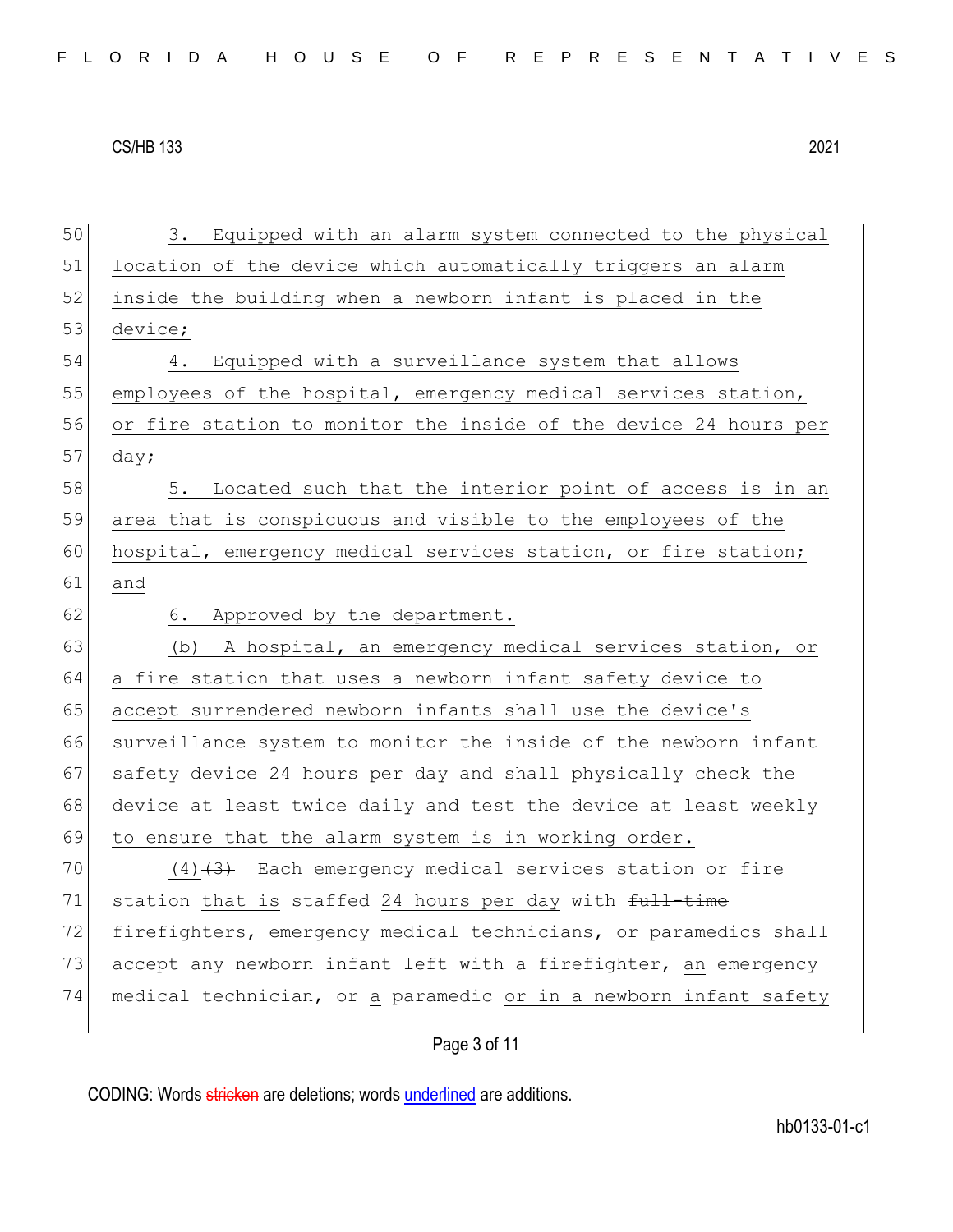75 device that is physically part of the emergency medical services 76 station or fire station. The firefighter, emergency medical 77 technician, or paramedic shall consider these actions as implied 78 consent to and shall: 79 (a) Provide emergency medical services to the newborn 80 infant to the extent that he or she is trained to provide those 81 services, and 82 (b) Arrange for the immediate transportation of the 83 newborn infant to the nearest hospital having emergency 84 services. 85 86 A licensee as defined in s. 401.23, a fire department, or an 87 employee or agent of a licensee or fire department may treat and 88 transport a newborn infant pursuant to this section. If a 89 newborn infant is placed in the physical custody of an employee 90 or agent of a licensee or fire department or is placed in a 91 newborn infant safety device that is physically part of an 92 emergency medical services station or a fire station, such 93 placement is shall be considered implied consent for treatment 94 and transport. A licensee, a fire department, or an employee or 95 agent of a licensee or fire department is immune from criminal 96 or civil liability for acting in good faith pursuant to this 97 section. Nothing in this subsection limits liability for 98 negligence.

# Page 4 of 11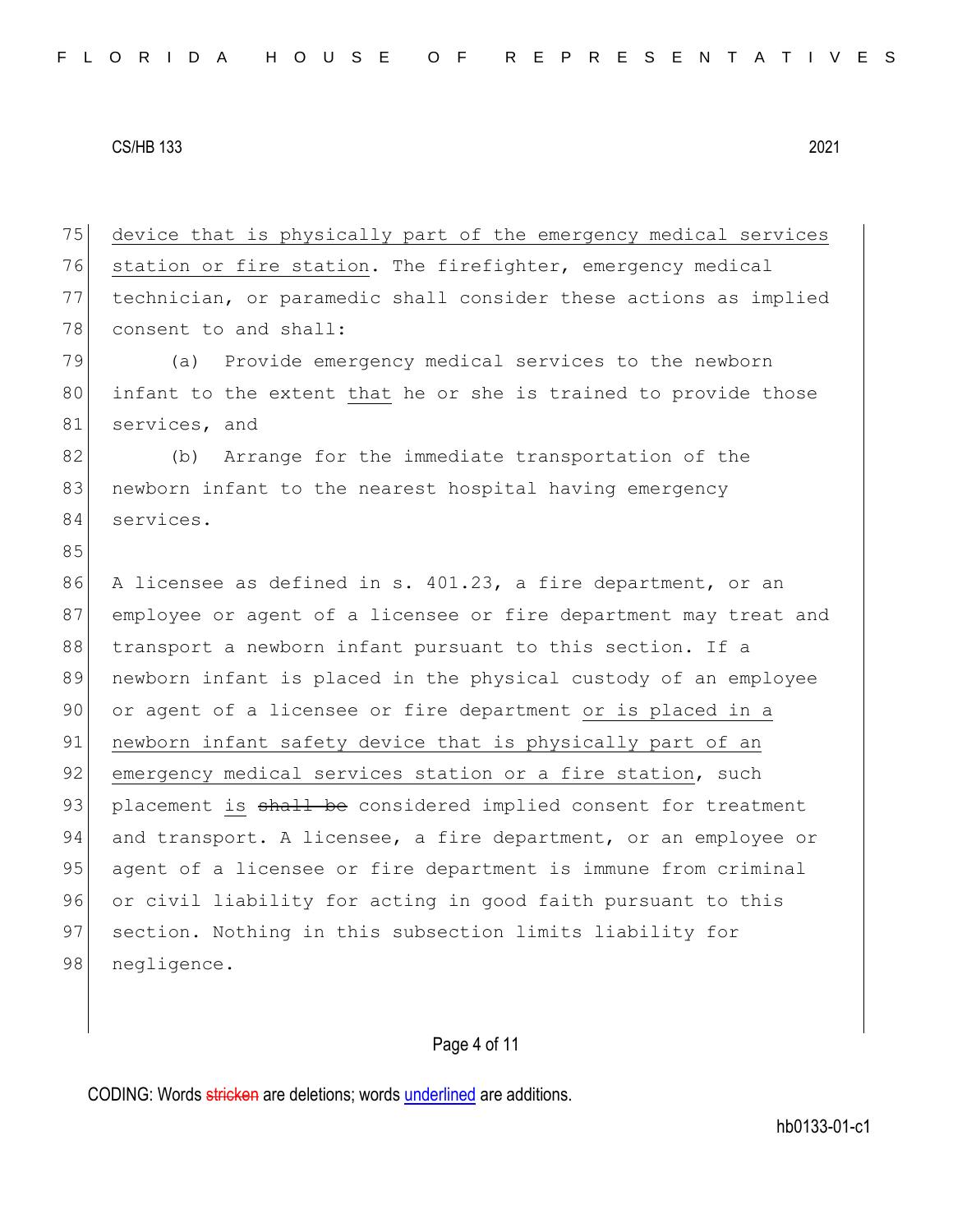99  $(6)$   $\overline{5}$  Except when there is actual or suspected child 100 abuse or neglect, any parent who leaves a newborn infant in a 101 newborn infant safety device or with a firefighter, an emergency 102 medical technician, or a paramedic at a fire station or an 103 emergency medical services station, leaves a newborn infant in a 104 newborn infant safety device at a hospital, or brings a newborn 105 infant to an emergency room of a hospital and expresses an 106 intent to leave the newborn infant and not return, has the 107 absolute right to remain anonymous and to leave at any time and 108 may not be pursued or followed unless the parent seeks to 109 reclaim the newborn infant. When an infant is born in a hospital 110 and the mother expresses intent to leave the infant and not 111 return, upon the mother's request, the hospital or registrar 112 shall complete the infant's birth certificate without naming the 113 mother thereon.

114 (11) (10) A criminal investigation may shall not be 115 initiated solely because a newborn infant is left at a hospital, 116 an emergency medical services station, or a fire station under 117 this section unless there is actual or suspected child abuse or 118 neglect.

119 (12) The department shall review and approve newborn 120 infant safety devices for use under this section. The department 121 may adopt rules necessary to implement the review and approval 122 process.

123 Section 2. Section 63.0423, Florida Statutes, is amended

# Page 5 of 11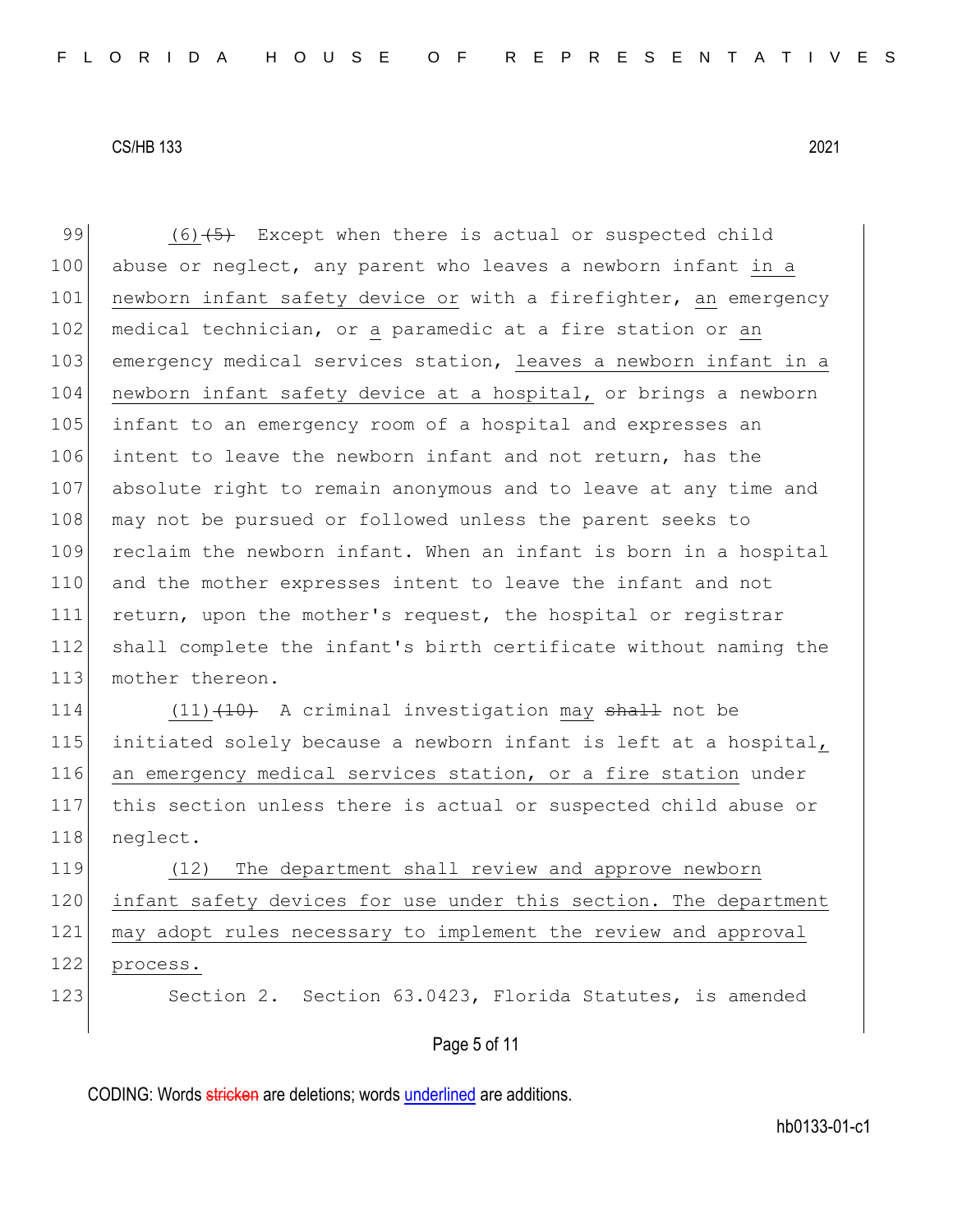124 to read:

125 63.0423 Procedures with respect to surrendered newborn 126 infants.—

127 (1) Upon entry of final judgment terminating parental 128 rights, a licensed child-placing agency that takes physical 129 custody of a newborn an infant surrendered at a hospital, an 130 emergency medical services station, or a fire station pursuant 131 to s. 383.50 assumes responsibility for the medical and other 132 costs associated with the emergency services and care of the 133 surrendered newborn infant from the time the licensed child-134 placing agency takes physical custody of the surrendered newborn 135 infant.

136 (2) The licensed child-placing agency shall immediately 137 seek an order from the circuit court for emergency custody of 138 the surrendered newborn infant. The emergency custody order 139 shall remain in effect until the court orders preliminary 140 approval of placement of the surrendered newborn infant in the 141 prospective home, at which time the prospective adoptive parents 142 become quardians pending termination of parental rights and 143 finalization of adoption or until the court orders otherwise. 144 The guardianship of the prospective adoptive parents shall 145 remain subject to the right of the licensed child-placing agency 146 to remove the surrendered newborn infant from the placement 147 during the pendency of the proceedings if such removal is deemed 148 by the licensed child-placing agency to be in the best interests

# Page 6 of 11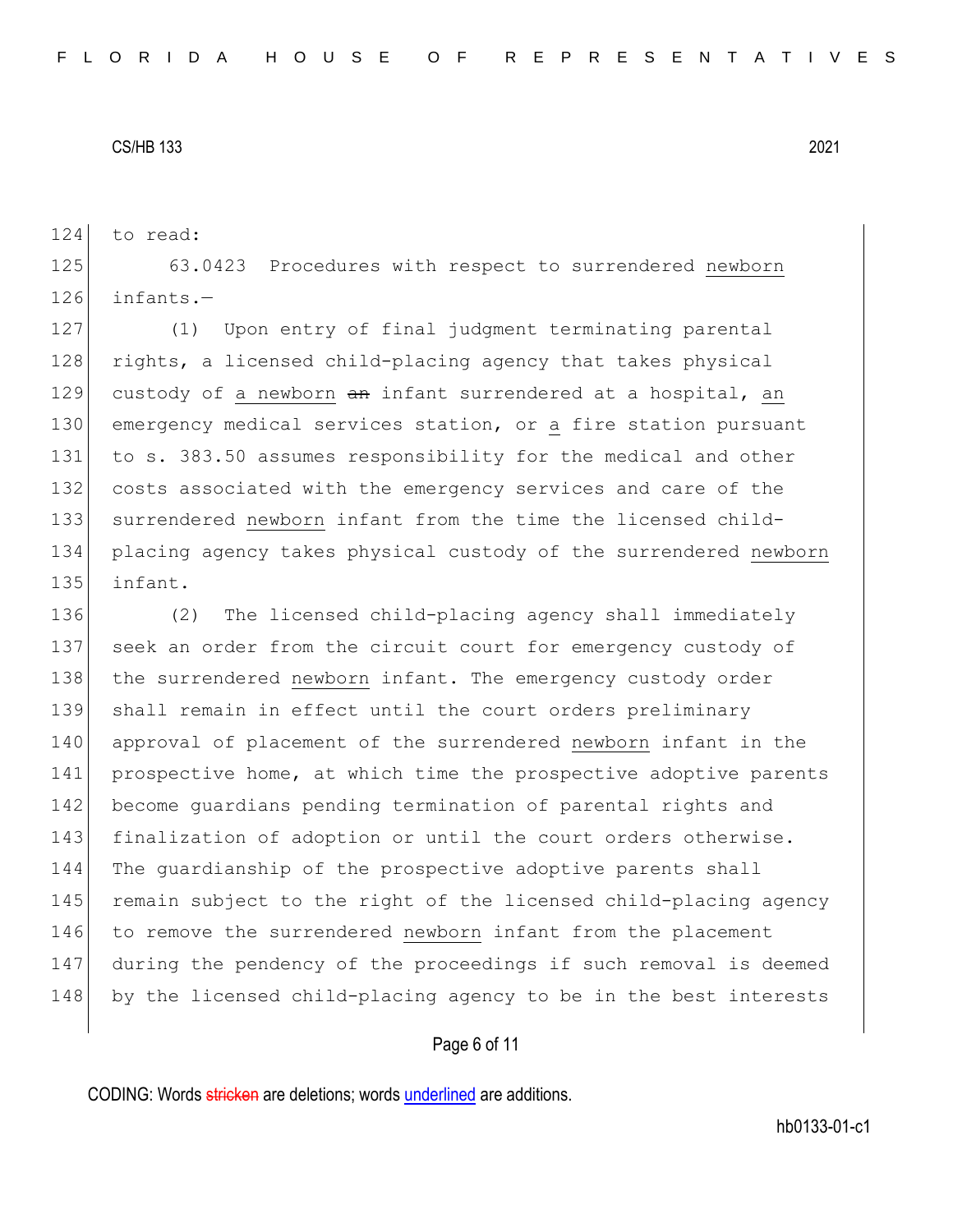149 of the child. The licensed child-placing agency may immediately 150 seek to place the surrendered newborn infant in a prospective 151 adoptive home.

152 (3) The licensed child-placing agency that takes physical 153 custody of the surrendered newborn infant shall, within 24 hours 154 thereafter, request assistance from law enforcement officials to 155 investigate and determine, through the Missing Children 156 Information Clearinghouse, the National Center for Missing and 157 Exploited Children, and any other national and state resources, 158 whether the surrendered newborn infant is a missing child.

159 (4) The parent who surrenders the newborn infant in 160 accordance with s. 383.50 is presumed to have consented to 161 termination of parental rights, and express consent is not 162 required. Except when there is actual or suspected child abuse 163 or neglect, the licensed child-placing agency shall not attempt 164 to pursue, search for, or notify that parent as provided in s. 165 63.088 and chapter 49. For purposes of s. 383.50 and this 166 section, a surrendered newborn an infant who tests positive for 167 illegal drugs, narcotic prescription drugs, alcohol, or other 168 substances, but shows no other signs of child abuse or neglect, 169 shall be placed in the custody of a licensed child-placing 170 agency. Such a placement does not eliminate the reporting 171 requirement under s.  $383.50(8)$  s.  $383.50(7)$ . When the department 172 is contacted regarding a newborn an infant properly surrendered 173 under this section and s. 383.50, the department shall provide

## Page 7 of 11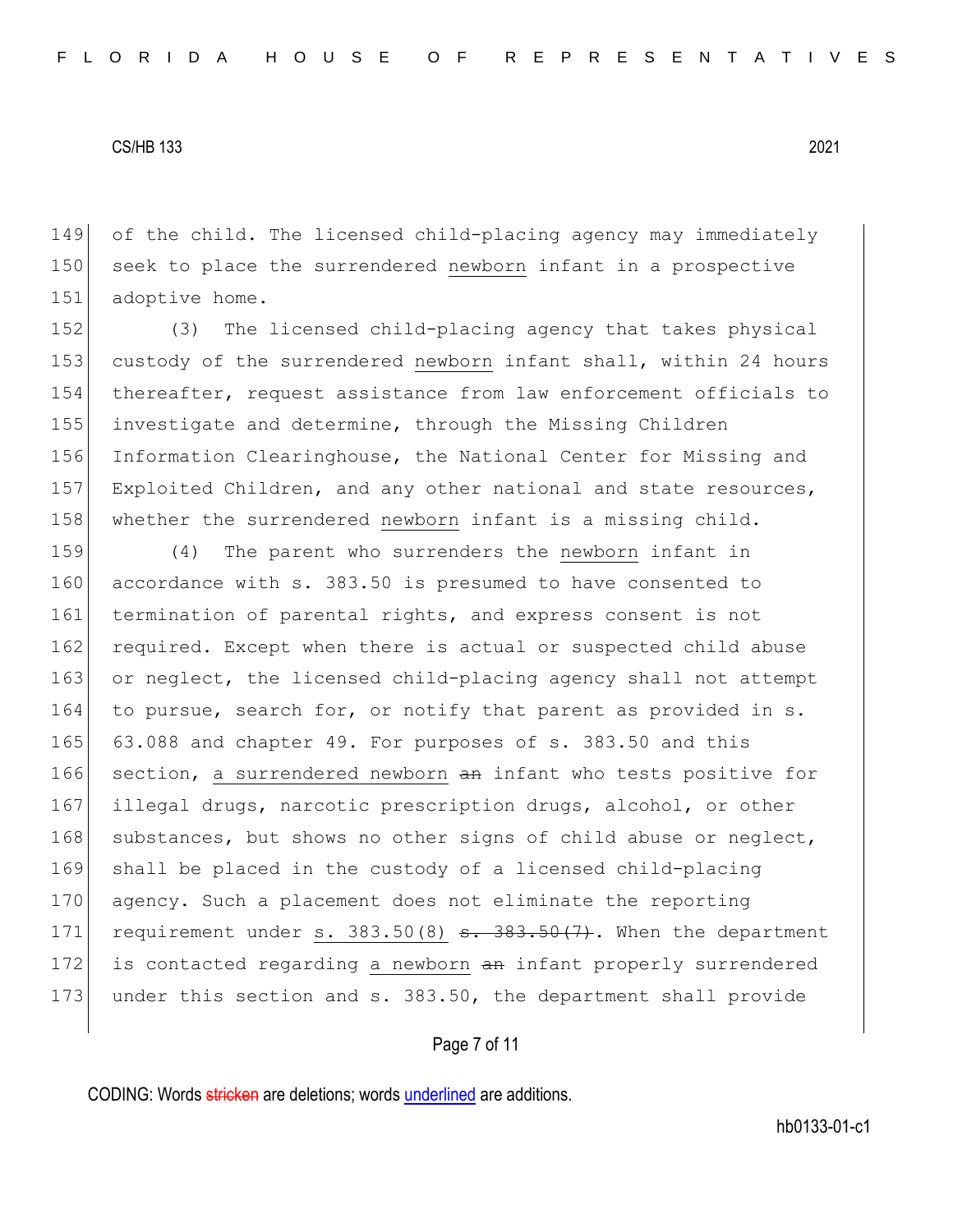instruction to contact a licensed child-placing agency and may 175 not take custody of the newborn infant unless reasonable efforts to contact a licensed child-placing agency to accept the newborn infant have not been successful.

178 (5) A petition for termination of parental rights under 179 this section may not be filed until 30 days after the date the 180 newborn infant was surrendered in accordance with s. 383.50. A 181 petition for termination of parental rights may not be granted 182 until a parent has failed to reclaim or claim the surrendered 183 newborn infant within the time period specified in s. 383.50.

184 (6) A claim of parental rights of the surrendered newborn 185 infant must be made to the entity having legal custody of the 186 surrendered newborn infant or to the circuit court before which 187 proceedings involving the surrendered newborn infant are 188 pending. A claim of parental rights of the surrendered newborn 189 infant may not be made after the judgment to terminate parental 190 rights is entered, except as otherwise provided by subsection 191 (9).

192 (7) If a claim of parental rights of a surrendered newborn 193 infant is made before the judgment to terminate parental rights 194 is entered, the circuit court may hold the action for 195 termination of parental rights in abeyance for a period of time 196 not to exceed 60 days.

197 (a) The court may order scientific testing to determine 198 maternity or paternity at the expense of the parent claiming

# Page 8 of 11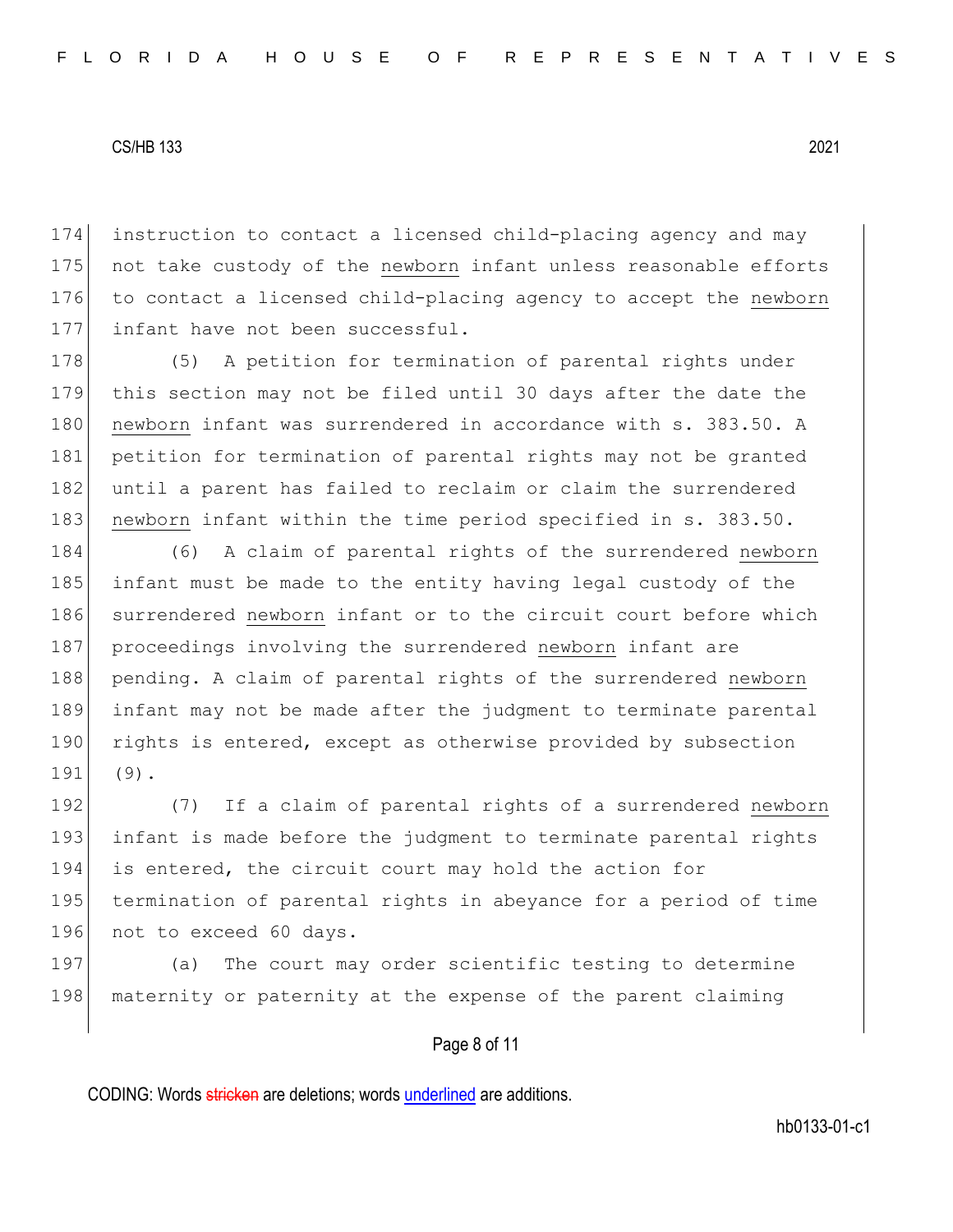199 parental rights.

200 (b) The court shall appoint a guardian ad litem for the 201 surrendered newborn infant and order whatever investigation, 202 home evaluation, and psychological evaluation are necessary to 203 determine what is in the best interests of the surrendered 204 newborn infant.

205 (c) The court may not terminate parental rights solely on 206 the basis that the parent left the newborn infant at a hospital, 207 an emergency medical services station, or a fire station in 208 accordance with s. 383.50.

209 (d) The court shall enter a judgment with written findings 210 of fact and conclusions of law.

211 (8) Within 7 business days after recording the judgment, 212 the clerk of the court shall mail a copy of the judgment to the 213 department, the petitioner, and any person whose consent was 214 required, if known. The clerk shall execute a certificate of 215 each mailing.

216 (9)(a) A judgment terminating parental rights of a 217 surrendered newborn infant pending adoption is voidable, and any 218 later judgment of adoption of that child  $minor$  is voidable, if, 219 upon the motion of a parent, the court finds that a person 220 knowingly gave false information that prevented the parent from 221 timely making known his or her desire to assume parental 222 responsibilities toward the child minor or from exercising his 223 or her parental rights. A motion under this subsection must be

## Page 9 of 11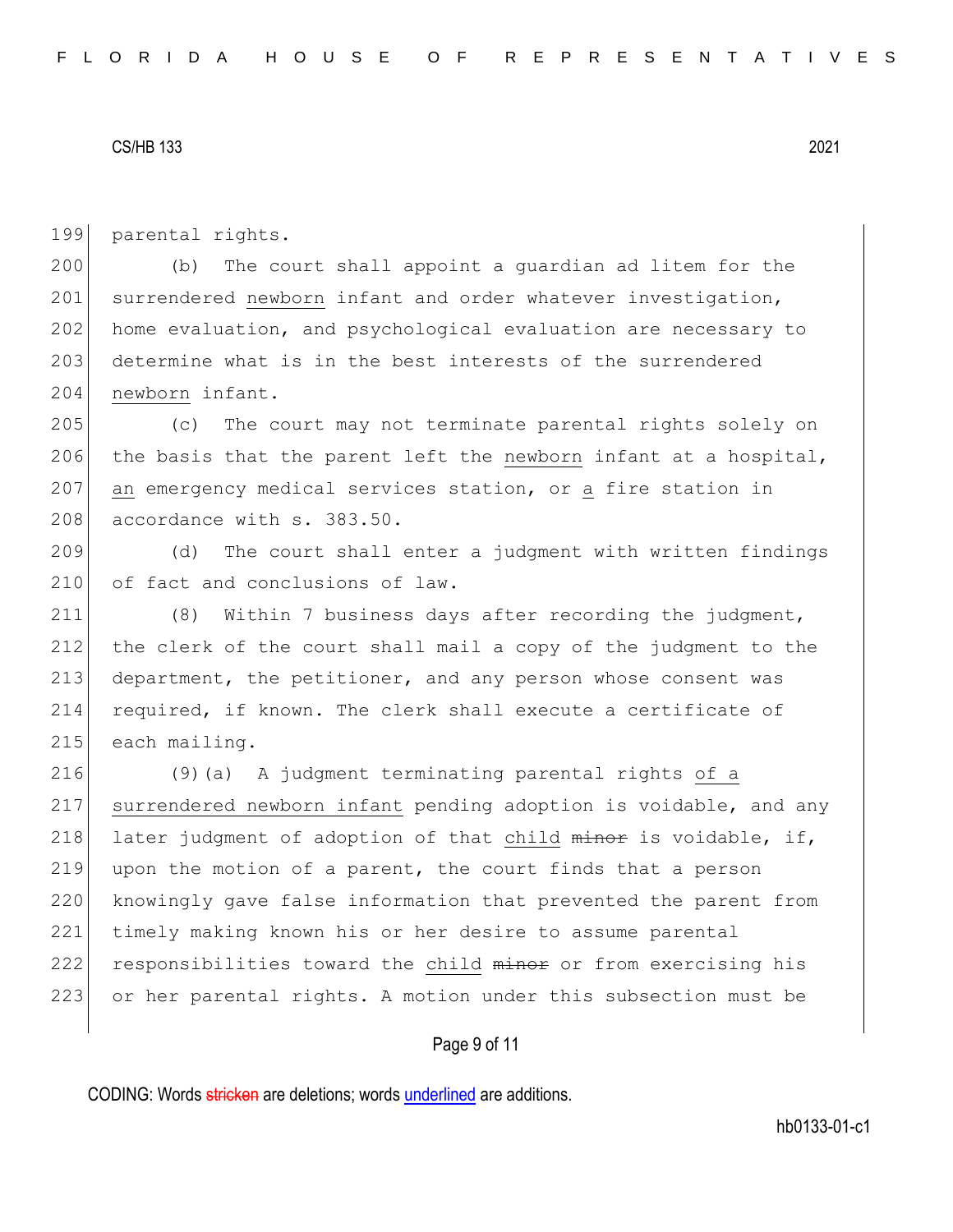224 filed with the court originally entering the judgment. The 225 motion must be filed within a reasonable time but not later than 226 1 year after the entry of the judgment terminating parental 227 rights.

228 (b) No later than 30 days after the filing of a motion 229 under this subsection, the court shall conduct a preliminary 230 hearing to determine what contact, if any, will be allowed 231 permitted between a parent and the child pending resolution of 232 the motion. Such contact may be allowed only if it is requested 233 by a parent who has appeared at the hearing and the court 234 determines that it is in the best interests of the child. If the 235 court orders contact between a parent and the child, the order 236 must be issued in writing as expeditiously as possible and must 237 state with specificity any provisions regarding contact with 238 persons other than those with whom the child resides.

239 (c) The court may not order scientific testing to 240 determine the paternity or maternity of the child minor until 241 such time as the court determines that a previously entered 242 judgment terminating the parental rights of that parent is 243 voidable pursuant to paragraph (a), unless all parties agree 244 that such testing is in the best interests of the child. Upon 245 the filing of test results establishing that person's maternity 246 or paternity of the surrendered newborn infant, the court may 247 order visitation only if it appears to be in the best interests 248 of the child.

# Page 10 of 11